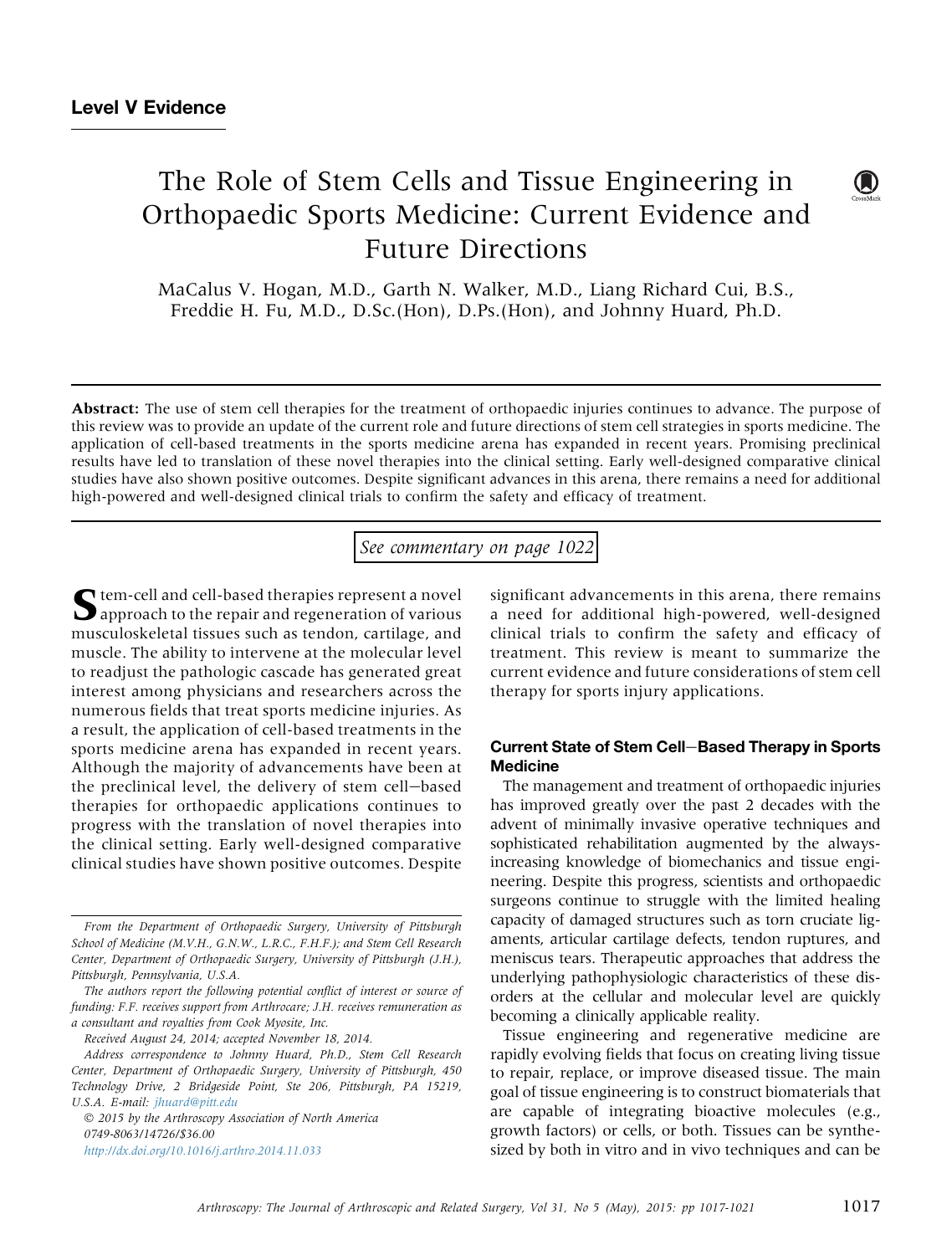#### Table 1. The 4 Critical Components of Tissue Engineering

Production: Stem cell progenitors and precursors

- Structure: Conduction matrices or scaffolds, or both, to promote cell attachment and growth
- Induction: Cellular proliferation and differentiation using cytokines, growth factors, and signaling proteins
- Acclimation: Applying mechanical or biomechanical force stimulation to engineered constructs

made to resemble components of virtually every mammalian organ system. No matter what techniques are used or which organ system is mimicked, tissue engineering requires 4 critical components: the production of stem cell progenitor and precursor cells; conduction matrices or scaffolds to promote cell attachment and cell growth; induction using signaling proteins, cytokines, and growth factors to stimulate cellular proliferation differentiation; and mechanical and biomechanical force stimulation, such as shear or strain stress, to acclimate the engineered tissue (Table 1).<sup>1</sup>

The "production" component involves the isolation and expansion of cellular precursors that may include single or multiple cell types at various levels of maturity ranging from embryonic to fully mature cells. These cells include stem cells and the various progenitor cells that they become. Stem cells are responsible for the development and regeneration of tissues and organs. Biochemical and biomechanical signals trigger the proliferation and differentiation of stem cells during early development and regeneration after injury or disease. Stem cells may be of postnatal or embryonic origin. Postnatal stem cells have been found in many tissues throughout the body such as skin, muscle, bone marrow, and brain, liver. The use of stem cell therapy in sports medicine is still in development, but considerable progress has been made in this arena. The stage has been set for more practical research initiatives closer to delivery for use in everyday practice. Currently, the majority of stem cell research is dominated by small animal models with scaffolding and gene transfer techniques, but the generalizability of these findings and their application to humans remains questionable and potentially challenging. $\frac{1}{1}$  $\frac{1}{1}$  $\frac{1}{1}$ 

Many tissue-engineering techniques applied to small animal models have shown promise with respect to preserving the meniscus. Although this progress is of note given the meniscus' innate function as a shock absorber and cushion between the joint space of articular cartilage, the applicability of the results beyond the small animal model remains questionable because of low external validity.

Likewise, a loss of "protein expression profile" in culture is also a challenge in the human application of stem cell-based therapy. In fact, the struggle of moving stem cell concepts as applied to tendon pathologic conditions to clinical practice resides in this loss. Because tendon and ligament injuries represent up to 50% of musculoskeletal conditions, creating techniques to offset this loss in culture is critical. Potential offset methods in development in various clinical studies include administration of several growth factors and application of cocondition media and coculture media. $^{2,3}$  $^{2,3}$  $^{2,3}$ 

Despite the aforementioned challenges to the practical use of stem cell-based therapy, progress is on the horizon. The academic arena is longing for steps closer to human application, which can be achieved by investing in experiments transitioning from small to large animal models and clinical studies. $4.5$  The current state of cell-based therapy applications to sports medicine remains in its infancy, but the promising potential of progressive research can lay the groundwork for clinical applications that can transcend patient recovery.

### Cell-Based Therapy for Cartilage Repair

Many studies in the past have focused on cell-based therapies for meniscal repair as an indirect way to protect cartilage, but more recent studies directed at addressing cartilage repair and regeneration have surfaced. Koh et al. $6$  evaluated the use of adipose stem cells in knee osteoarthritis by injecting stromal mesenchymal tissue into the knee and measuring various clinical outcome scores as well as performing direct observation through arthroscopy. Results indicated improvement in cartilage architecture and function, with overall promising results when applied to the elderly. Another study also directed toward the elderly evaluated outcomes when stem cells were delivered intra-articularly and stimulated from the bone marrow simultaneously for osteochondral lesions of the talus. The injection delivered with marrow stimulation showed the best results for patients older than 50 years on the American Orthopaedic Foot and Ankle Society and Roles and Maudsley scores.[7](#page-3-0) A recent prospective randomized controlled trial evaluated the delivery of stem cells to the knee and the optimal medium in 56 knees in 56 patients with unicompartmental osteoarthritis and genu varum. Patients underwent microfracture and medial opening wedge high tibial osteotomy. Intra-articular injection of cultured bone marrow-derived mesenchymal stem cells (MSCs) exhibited improvement in clinical outcomes (Lysholm, Tegner, and International Knee Documentation Committee scores) and defect healing and repair (magnetic resonance observation of cartilage repair tissue [MOCART] scores) in varus knees with cartilage defects after microfracture and high-tibial osteotomy.<sup>[8](#page-3-0)</sup>

The current status of animal models and clinical trials was recently explored by Anderson et al. $4$  They conducted a systematic review evaluating the current role of stem cell therapy in animal and clinical models for knee cartilage repair. Small and large animal models have shown some promise, but human clinical trials have yet to show substantial results, with most of the studies made up of low-level case studies. The authors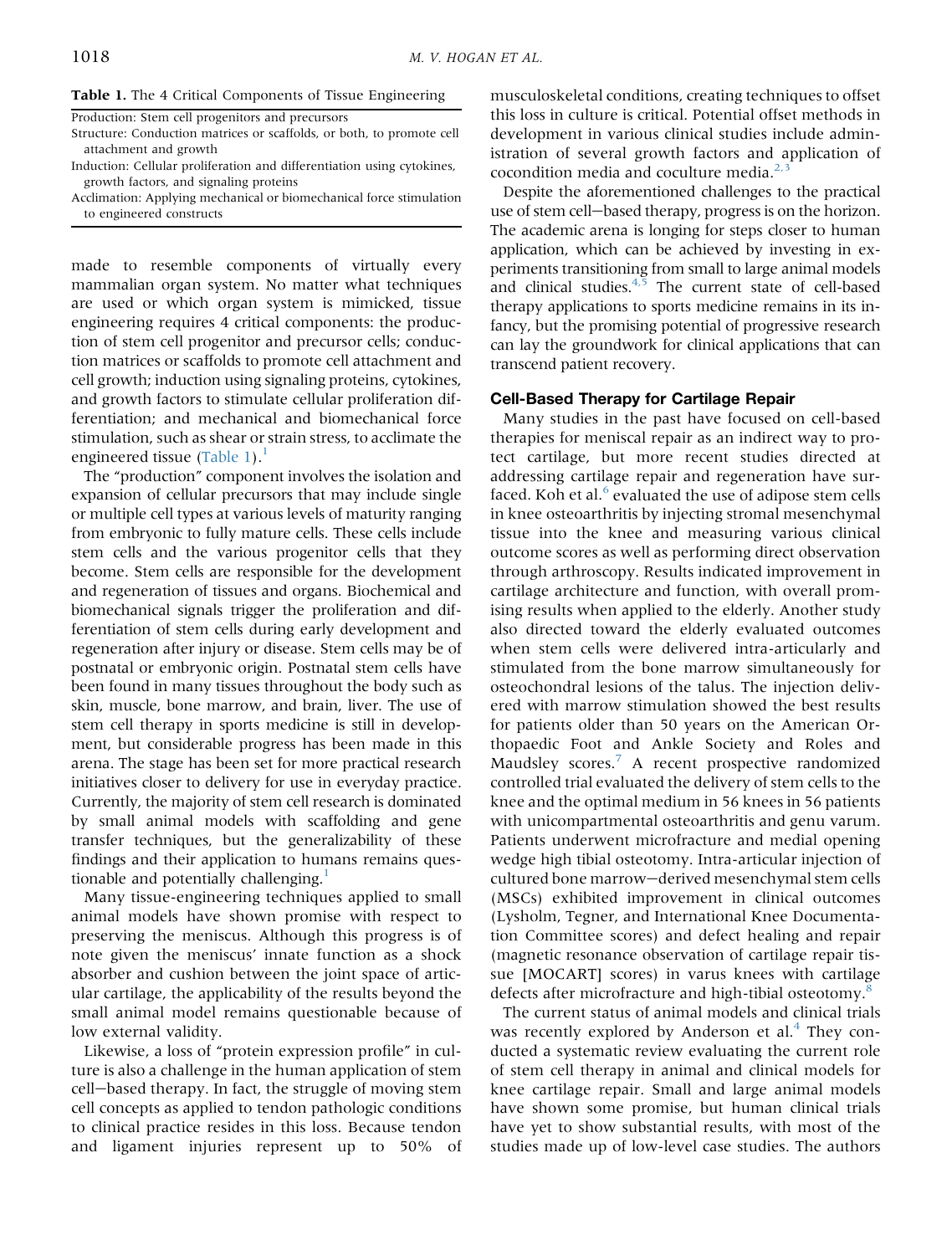of these studies concluded that the future direction of stem cell treatment for knee cartilage suggests a move toward joint work between researchers, basic scientists, and bioethicists to develop safety and efficacy protocols that are transparent for effective long-term follow-up. Nonetheless, more trials are being conducted, but clinical implications have yet to be implied. $4$ 

With most current studies that look at stem cell applications for cartilage repair remaining in the preclinical phase, long-term questions regarding the appropriate conditions, delivery methods, dosing, and treatment indications are still unanswered.<sup>[9](#page-3-0)</sup> Cell therapy for cartilage repair seems intuitive because of the homogeneous make up of cells, but the application is more complex. More research in the application of cell-based therapy to cartilage regeneration and repair is needed to further understand the conundrum of cartilage preservation.

## Cell-Based Therapy for Knee Tendon Healing and Repair

Cell-based therapies directed at tendon healing are centered on environmental considerations for the cells to differentiate. Regarding the loss of protein expression profile in culture, attempts to mitigate this loss were facilitated with the administration of several growth factors, application of cocondition media, and coculture media. $2,3$ 

Preclinical studies have begun to glean which environment may prove fruitful for mesenchymal cells. Huang et al.<sup>[10](#page-4-0)</sup> evaluated rat mesenchymal cells under hypoxic conditions to evaluate if healing was enhanced when these cells were transplanted into an injured Achilles tendon. Biomechanical testing, histologic analysis, and immunohistochemical evaluation were performed and showed increased healing capacity compared with normoxic stem cells. This was shown by an ultimate failure load in hypoxic mesenchymal stem cells that was greater than that in untreated normoxic mesenchymal stem cells at 2 and 4 weeks. This was subsequently confirmed with histologic analysis and immunohistochemical evaluation at 2 and 4 weeks, and 5-bromo-2-deoxyuridine labeling of MSCs before injection confirmed the incorporation and retention of transplanted cells at the rupture site. $10$ 

Recently, Kraus et al. $11$  designed an animal study using a medium of stem cells and fibroblast growth factor to improve Achilles tendon rupture. Immunohistochemical patterns were promising when orchestrated in vivo but failed to show relevance when mimicked in a biomechanical model that yielded subpar results. Tendon applications with platelet-rich plasma (PRP) have exhibited strong healing potential as well. In a randomized single-blinded control trial, patients who received PRP during anterior cruciate ligament reconstruction experienced better healing of the patellar tendon harvest site when observed on magnetic resonance imaging (MRI) 6 months postoperatively, but there was no difference observed in knee function and isokinetic testing and knee function questionnaires.<sup>12</sup> Stem cell therapy directed toward tendon healing and repair lies in understanding the environment in which these cells can thrive and function appropriately.

#### Cell-Based Therapies for Meniscal Repair

Cell-based therapy directed toward meniscus repair has manifested in many forms, e.g., intra-articular injection in large animal models and humans, direct surgical injection, or through coupling of PRP with human chondrocytes through scaffolding vehicles. Hatsushika et al. $^{13}$  $^{13}$  $^{13}$  conducted a large animal study in 10 skeletally mature pigs receiving unilateral intraarticular injections of 50 million MSCs 2 weeks after bilateral resection of the anterior half of the medial meniscus. The pigs received MSC injections at 0, 2, and 4 weeks and MRI evaluation at 2, 4, 8, 12, and 16 weeks. Macroscopic and histologic evaluation was also performed on the regenerated menisci at 16 weeks. It was shown that meniscal regeneration was significantly better in the MSC versus the control group on histologic and MRI evaluation because of increased staining with Safranin O, larger sections of type I and type II collagen, and significantly lower T2 signal intensity in the MSC group from 2 weeks through 16 weeks. Articular cartilage on the medial femoral condyle was found to be significantly better preserved macroscopically in the MSC knees versus the control knees in all 7 recipients based on the International Cartilage Repair Society score for macroscopic observation and MRI, and articular cartilage in the MSC group was found to be better preserved at all time points and had significantly better MRI scores from 8 weeks onward.

Kwak et al. $^{14}$  $^{14}$  $^{14}$  showed that human chondrocytes can be delivered with pretreated PRP and a mesh poly lactic-co-glycolic acid scaffold. This combination manifested histologically as increased cell attachment and healing of the meniscus in vivo, and it improved the seeding efficiency 2-fold. The delivery of stem cells by injection is also starting to be understood. Vangsness et al.[15](#page-4-0) designed a randomized double-blind controlled trial of 55 patients receiving intra-articular injections of human MSCs with partial meniscectomies. They reported improved pain as well as an increased volume of the meniscus seen on MRI among cohorts. Injections were well tolerated, with many adverse events that were no different from those after intra-articular injection. There were no shifts in immunologic parameters from baseline. MRI was used to calculate meniscal volume with significant change set at a 15% increase from baseline. At 12 months, the proportion of patients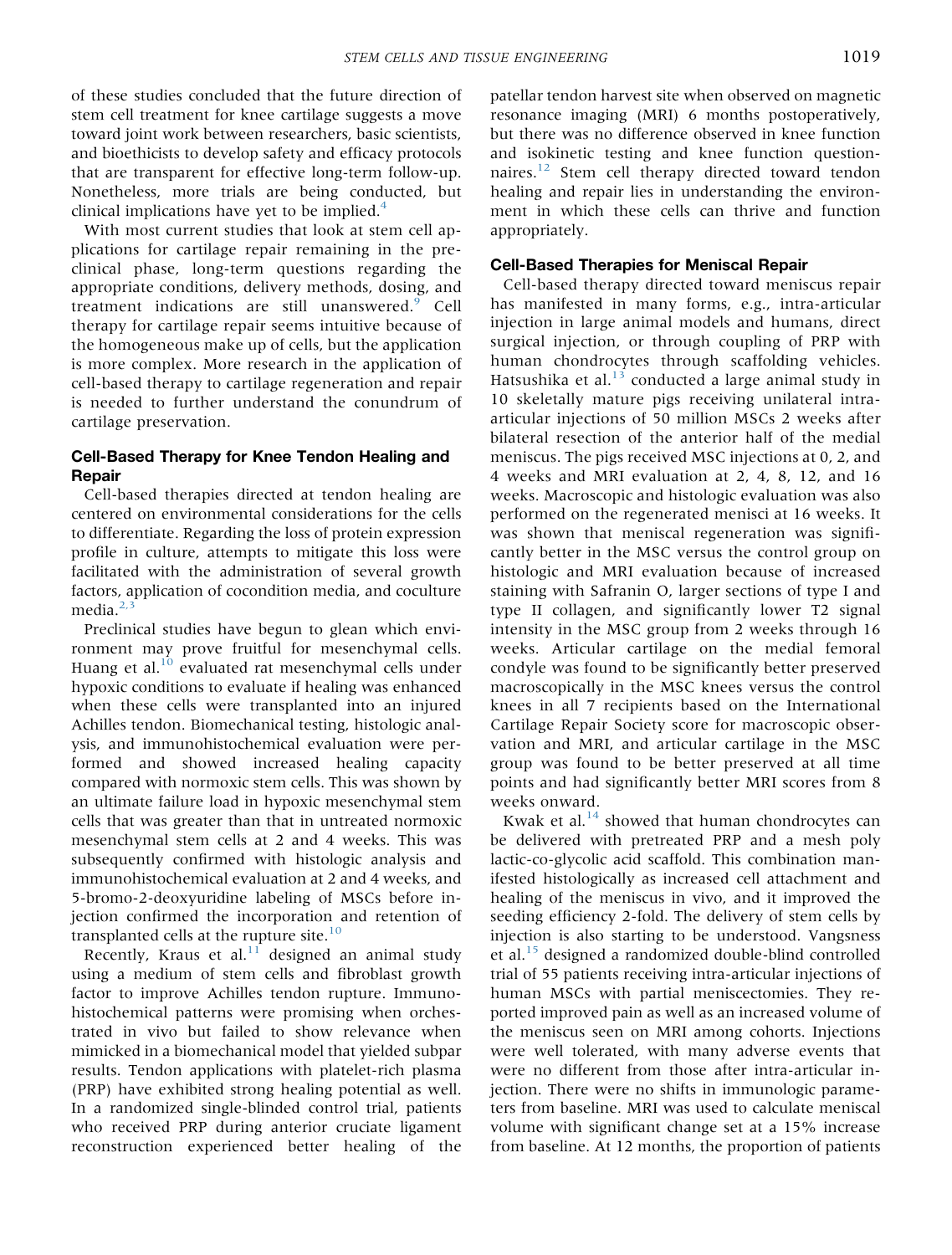<span id="page-3-0"></span>meeting the criteria of greater than 15% improvement in MRI-based meniscal volume was significant in both group A and the overall group comparison. Clinical outcome measures were also significantly improved, with 100-mm visual analog scale scores through 2 years and improved Lysholm knee scale total scores relative to baseline at all time points.<sup>[15](#page-4-0)</sup> Cell-based therapy directed at meniscus repair can present an opportunity to preserve the knee cartilage and its surrounding tissue through novel understanding of optimal delivery and indications. The current status is promising but more work lies ahead.

# Evaluating Stem Cell and Tissue Engineering Studies

When assessing the quality of stem cell and tissue engineering publications, the design and evidence level of the study and recording of adverse events ought to be considered. Several systematic reviews have evaluated studies on Level I-IV investigations and grouped them based on setting: in vitro, in vivo, in vitro and in vivo, preclinical, and clinical.<sup>[16](#page-4-0)</sup> Inclusion criteria considered were measures of functional and clinical outcomes, including the use of pain scores and minimum followup periods. $9$  Pastides et al.<sup>[17](#page-4-0)</sup> performed a systematic review of stem cell therapy for human cartilage defects and compared study size, patient age, lesion location, size, severity, and stem cell harvest and implantation technique. When comparing functional outcomes, preand postoperative scores, postoperative rehabilitation, duration of follow-up, and measurement modalities such as MRI or arthroscopy were included.

Regarding the evaluation of safety, Lalu et al. $^{18}$  $^{18}$  $^{18}$  performed a systematic review on the adverse effects of intravascularly delivered mesenchymal stromal cells studied in clinical trials in adult, pediatric, and mixed adult and pediatric populations. Adverse events were grouped according to immediacy of the event, such as acute infusion toxicity or fever, occurrence of organ system complication, infection, and longer-term adverse effects such as death and malignancy. Also to be considered was whether expected adverse events were listed and defined in the methods section and if follow-up frequency and duration were stated in the publication.

# **Conclusions**

Our overview of the role that stem cell and tissue engineering therapy plays in the evolving treatment of sports injuries represents a promising step forward in the field of orthopaedics. Our understanding of the application of stem cells, cytokines, growth factors, and PRP, along with various tissue engineering modalities, continues to expand. Like many advancements, challenges exist in our search for evidence of their efficacy as innovations remain in preclinical or early clinical phases,

with a focus on understanding the optimal environments and hybrid combinations required for successful and safe application. The current role is inconclusive, but the future direction should focus on establishing an ethical threshold that is effective and obtainable for future researchers to partake in more high-level studies within the clinical setting. High research and development costs, in combination with the current regulatory environment, present a challenge to high-quality evidence-based study. $19$  Going forward, these direct and indirect barriers must be dissolved so as to not dissuade future scientists and clinicians from effectively designing and implementing high-quality clinical trials for sports medicine. As research at the cellular level continues to expand, the opportunity for growth is limitless, with cellbased applications and tissue engineering potentially setting the stage for how sports medicine is practiced today and in the future.

## References

- 1. [Gates CB, Karthikeyan T, Fu F, Huard J. Regenerative](http://refhub.elsevier.com/S0749-8063(14)00957-8/sref1) [medicine for the musculoskeletal system based on muscle](http://refhub.elsevier.com/S0749-8063(14)00957-8/sref1)derived stem cells. [J Am Acad Orthop Surg](http://refhub.elsevier.com/S0749-8063(14)00957-8/sref1) 2008;16:68-76.
- 2. Paschos NK, Brown WE, Eswaramoorthy R, Hu JC, Athanasiou KA. Advances in tissue engineering through stem cell-based co-culture. J Tissue Eng Regen Med, in press, available online 3 February, 2014. [doi:10.1002/term.](http://dx.doi.org/10.1002/term.1870) [1870](http://dx.doi.org/10.1002/term.1870).
- 3. Holladay C, Abbah SA, O'Dowd C, Pandit A, Zeugolis DI. Preferential tendon stem cell response to growth factor supplementation. J Tissue Eng Regen Med, in press, available online 29 January, 2014. [doi:10.1002/term.1852](http://dx.doi.org/10.1002/term.1852).
- 4. [Anderson JA, Little D, Toth AP, et al. Stem cell thera](http://refhub.elsevier.com/S0749-8063(14)00957-8/sref2)[pies for knee cartilage repair: The current status of](http://refhub.elsevier.com/S0749-8063(14)00957-8/sref2) [preclinical and clinical studies.](http://refhub.elsevier.com/S0749-8063(14)00957-8/sref2) Am J Sports Med 2014;42: [2253-2261.](http://refhub.elsevier.com/S0749-8063(14)00957-8/sref2)
- 5. Deponti D, Giancamillo AD, Scotti C, Peretti GM, Martin I. Animal models for meniscus repair and regeneration. J Tissue Eng Regen Med, in press, available online 27 May 2013. [doi:10.1002/term.1760](http://dx.doi.org/10.1002/term.1760).
- 6. Koh YG, Choi YJ, Kwon SK, Kim YS, Yeo JE. Clinical results and second-look arthroscopic findings after treatment with adipose-derived stem cells for knee osteoarthritis. Knee Surg Sports Traumatol Arthrosc in press, available online 11 December, 2013. doi[:10.1007/s00167-](http://10.1007/s00167-013-2807-2) [013-2807-2](http://10.1007/s00167-013-2807-2).
- 7. [Kim YS, Park EH, Kim YC, Koh YG. Clinical outcomes of](http://refhub.elsevier.com/S0749-8063(14)00957-8/sref3) [mesenchymal stem cell injection with arthroscopic treat](http://refhub.elsevier.com/S0749-8063(14)00957-8/sref3)[ment in older patients with osteochondral lesions of the](http://refhub.elsevier.com/S0749-8063(14)00957-8/sref3) talus. Am J Sports Med [2013;41:1090-1099.](http://refhub.elsevier.com/S0749-8063(14)00957-8/sref3)
- 8. [Wong KL, Lee KB, Tai BC, Law P, Lee EH, Hui JH. Inject](http://refhub.elsevier.com/S0749-8063(14)00957-8/sref4)[able cultured bone marrow-derived mesenchymal stem](http://refhub.elsevier.com/S0749-8063(14)00957-8/sref4) [cells in varus knees with cartilage defects undergoing high](http://refhub.elsevier.com/S0749-8063(14)00957-8/sref4) [tibial osteotomy: A prospective, randomized controlled](http://refhub.elsevier.com/S0749-8063(14)00957-8/sref4) [clinical trial with 2 years](http://refhub.elsevier.com/S0749-8063(14)00957-8/sref4)' follow-up. Arthroscopy 2013;29: [2020-2028](http://refhub.elsevier.com/S0749-8063(14)00957-8/sref4).
- 9. [Filardo G, Madry H, Jelic M, Rof](http://refhub.elsevier.com/S0749-8063(14)00957-8/sref5)fi A, Cucchiarini M, [Kon E. Mesenchymal stem cells for the treatment of](http://refhub.elsevier.com/S0749-8063(14)00957-8/sref5) [cartilage lesions: From preclinical](http://refhub.elsevier.com/S0749-8063(14)00957-8/sref5) findings to clinical